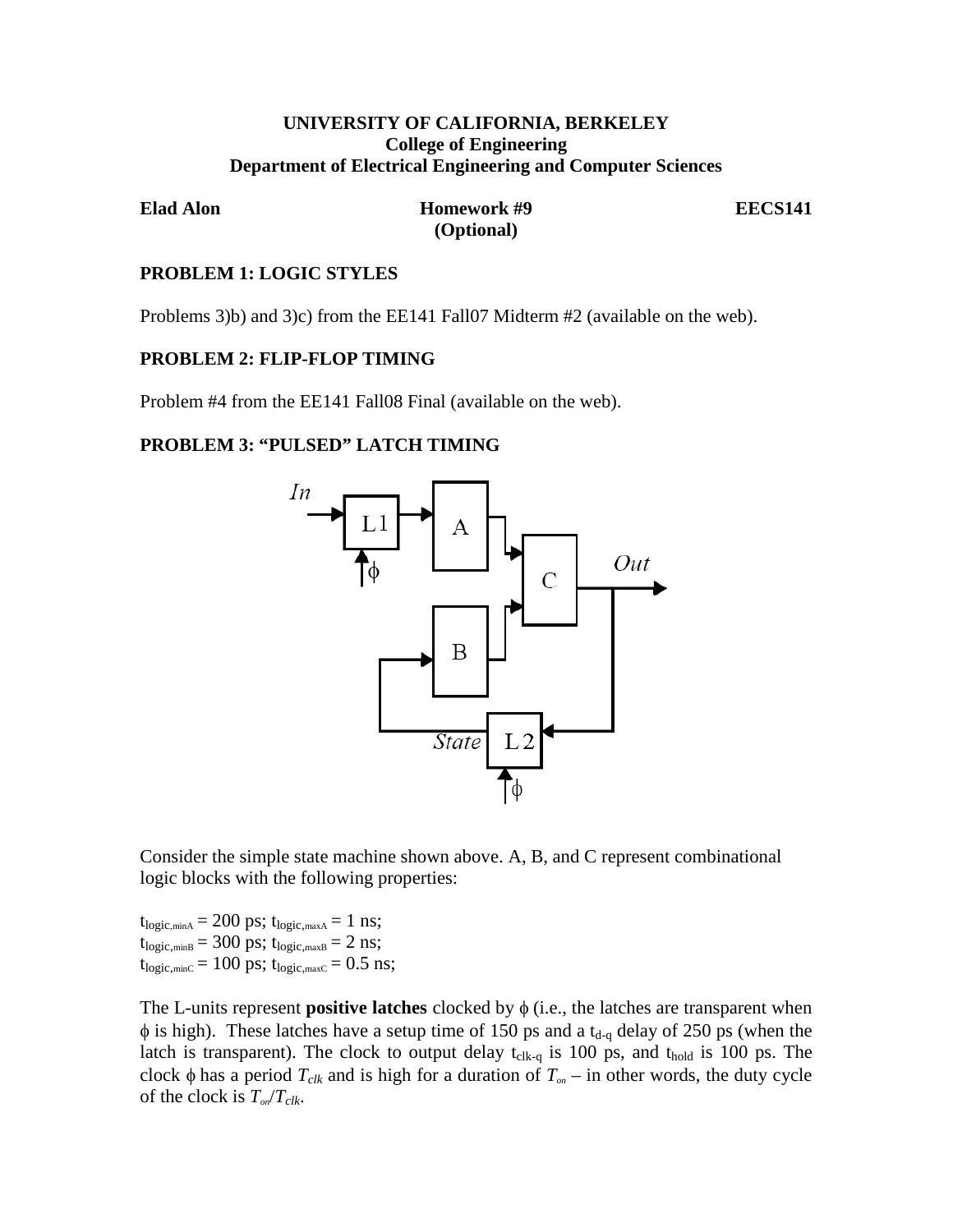- a) Determine the conditions on the clock necessary to avoid the occurrence of holdtime violations.
- b) Determine the absolute minimum clock period for this circuit to work correctly as well as the maximum duty cycle.
- c) Suppose that due to some sloppy clock-network routing, the clock signal at L1 arrives 100ps earlier than the clock signal at L2. Calculate the absolute minimum clock period for this circuit to work properly as well as the maximum duty cycle.

# **PROBLEM 4: LIMITED SWITCH DYNAMIC LOGIC**



The circuit above (with relative transistor sizes annotated) is a Limited Switch Dynamic Logic (LSDL) NOR3 gate, which is essentially a dynamic gate followed by a latch.

- a) What purpose are the shaded transistors serving?
- b) Assuming no propagation delay, complete the following ideal timing diagram.